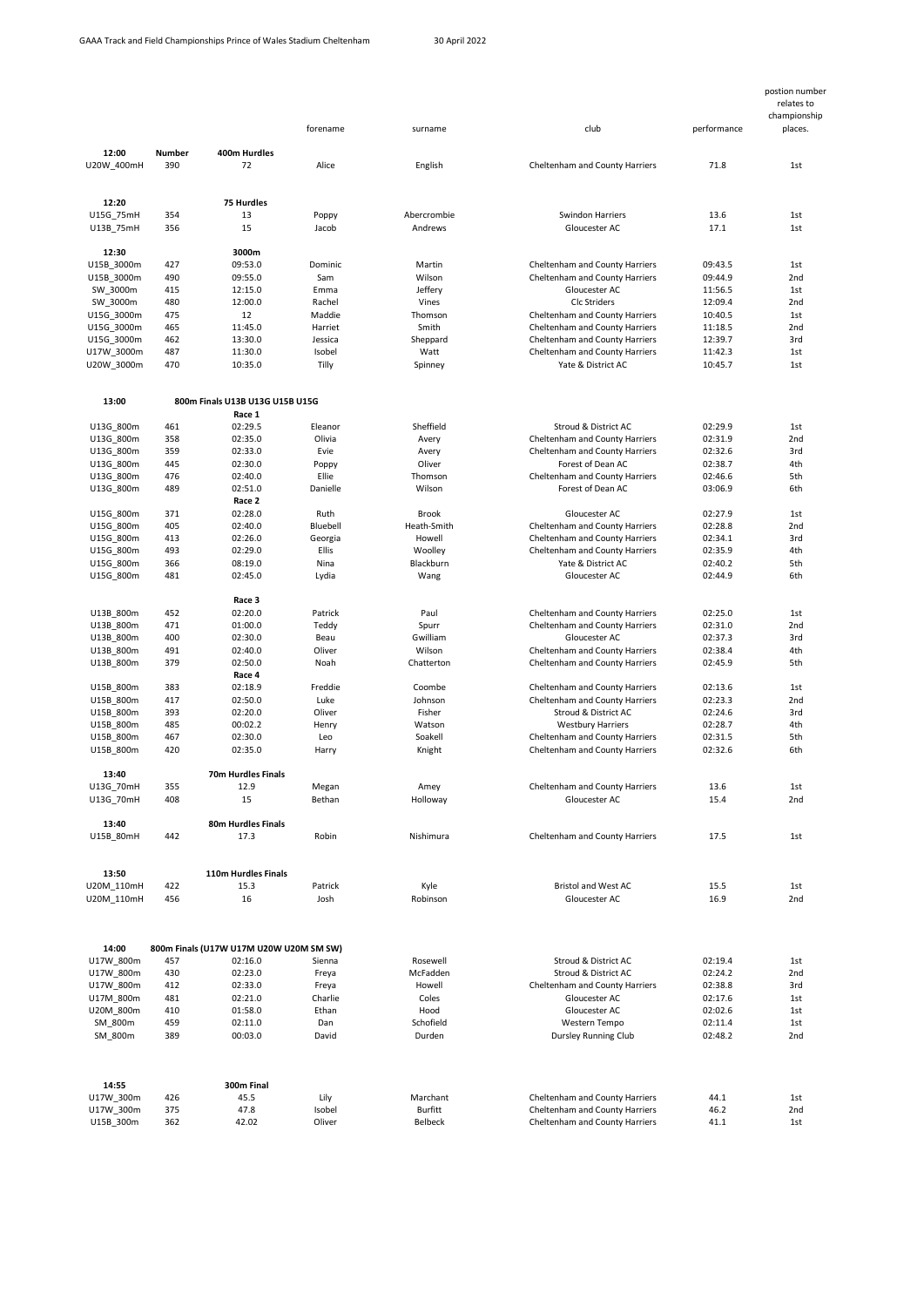| 15:05                |            | 400m Finals                     |                     |                                                        |                                |                 |                 |
|----------------------|------------|---------------------------------|---------------------|--------------------------------------------------------|--------------------------------|-----------------|-----------------|
|                      |            | Race 1                          | 15:05               |                                                        |                                |                 |                 |
| U20W 400m            | 370        | 58.5                            | Ruby                | Brook                                                  | Cheltenham and County Harriers | 58.6            | 1st             |
| U20W 400m            | 403        | 63                              | Olivia              | Harwood                                                | Hereford & County AC           | 61.1            | Guest           |
| U20M_400m            | 438        | 50.64                           | Patrick             | Morgan                                                 | Hereford & County AC           | 50.5            | 1st             |
|                      |            | Race 2                          | 15:15               |                                                        |                                |                 |                 |
| SM 400m              | 441        | 53.9                            | Michael             | <b>Nickells</b>                                        | Team Bath Athletic Club        | 54.2            | Guest           |
| SM_400m              | 429        | 59.5                            | Jesse               | Mazzone Boomsma                                        | Gloucester AC                  | 61              | 1st             |
| SM_400m              | 423        | 0.59.9                          | Paul                | Lockyer                                                | Clc Striders                   | 63.3            | 2nd             |
|                      |            |                                 |                     |                                                        |                                |                 |                 |
| 15:25                | 419        | 5000m all age groups<br>19:40.0 | Helen               | Knight                                                 | <b>CLC Striders</b>            | 19:13.2         | 1st             |
| SW_5000m<br>SW_5000m | 466        | 20:38.0                         | Nea                 | Sneddon-Jenkins                                        | Cirencester AC                 | 20:08.5         | 2nd             |
| J20W 5000m           | 478        | 17:10.0                         | Ciara               | Thornley                                               | Cheltenham and County Harriers | 17:45.9         | 1st             |
| SM_5000m             | 418        | 16:00.0                         | Neil                | Kennedy                                                | <b>Bristol and West AC</b>     | 16:15.0         | 1st             |
| SM_5000m             | 492        | 16:59.0                         | Peter               | Woodward                                               | Forest of Dean AC              | 16:22.9         | 2 <sub>nd</sub> |
| SM 5000m             | 488        | 17:00.0                         | Joseph              | Willgoss                                               | Western Tempo                  | 16:35.2         | 3rd             |
| SM_5000m             | 440        | 16:15.0                         | William             | New                                                    | Western Tempo                  | 16:39.0         | 4th             |
| SM_5000m             | 416        | 16:30.0                         | David               | Johnson                                                | Western Tempo                  | 16:45.7         | 5th             |
| SM 5000m             | 395        | 16:45.0                         | Joel                | Frost                                                  | Unattached                     | 16:53.4         | 6th             |
| SM_5000m             | 361        | 17:30.0                         | Samuel              | Baylis                                                 | <b>Clc Striders</b>            | 17:19.1         | 7th             |
| SM_5000m             | 402        | 17:59.0                         | Josh                | Hand                                                   | <b>Almost Athletes</b>         | 18:34.3         | 8th             |
| SM 5000m             | 468        | 18:00.0                         | Martin              | Soakell                                                | Western Tempo                  | 18:47.1         | 9th             |
| SM_5000m             | 444        | 19:45.0                         | Paul                | Northup                                                | <b>CLC Striders</b>            | 19:03.6         | 10th            |
| U20M 5000m           | 398        | 18:15.0                         | Guy                 | Green                                                  | Cheltenham and County Harriers | 18:50.5         | 1st             |
|                      |            |                                 |                     |                                                        |                                |                 |                 |
| 10:30                | Number     | forename                        | surname             | club                                                   | performance                    |                 |                 |
| <b>U17W PV</b>       | 360        | Sophie                          | Bath                | <b>Swindon Harriers</b>                                | 2.7                            | 1st             |                 |
| U20W PV              | 406        | Emily                           | Herron              | Gloucester AC                                          | 1.8                            | 1st             |                 |
| U17M PV              | 479        | Bexley                          | Turbard             | Cheltenham and County Harriers                         | 3                              | 1st             |                 |
| U20M PV              | 447        | Sulaiman                        | Ouiles              | Cheltenham and County Harriers                         | NH                             |                 |                 |
| U20M PV              | 456        | Josh                            | Robinson            | Gloucester AC                                          | 3.4                            | 1st             |                 |
| U20M PV              | 439        | Kyle                            | Neal                | Gloucester AC                                          | 3                              | 2nd             |                 |
|                      |            |                                 |                     |                                                        |                                |                 |                 |
| 10:30                |            |                                 |                     |                                                        |                                |                 |                 |
| SW DT                | 414        | Linsey                          | Hutchins            | Cheltenham and County Harriers                         | 17.06                          | 1st             |                 |
| SW DT                | 483        | Mary                            | Watkins             | Forest of Dean AC                                      | 16.61                          | 2nd             |                 |
| U15G_DT              | 482        | Bailey                          | Ward                | Gloucester AC                                          | 16.86                          | 1st             |                 |
| U17W DT              | 367        | Maia                            | <b>Bliss</b>        | Cheltenham and County Harriers                         | 20.77                          | 1st             |                 |
| U20W DT              | 380        | Charlotte                       | Colbert             | Hereford & County AC                                   | 33.74                          | Guest           |                 |
|                      |            |                                 |                     |                                                        |                                |                 |                 |
| 10:35<br>U11G_LJ     | 364        | Harriet                         | Bennett             | Cheltenham and County Harriers                         | 3.17                           | 1st             |                 |
|                      |            |                                 |                     |                                                        |                                |                 |                 |
| U11B LJ              | 394        | Sam                             | Fortnam             | Gloucester AC                                          | 4.07                           | 1st             |                 |
| <b>U11B LJ</b>       | 371        | Bertie                          | <b>Brookes</b>      | Cheltenham and County Harriers                         | 3.74                           | 2nd             |                 |
| $U11B$ _LJ           | 455        | Joseph                          | Rackowe             | Cheltenham and County Harriers                         | 3.71                           | 3rd             |                 |
| U11B LJ              | 454        | George                          | Phillimore          | Cheltenham and County Harriers                         | 3.53                           | 4th             |                 |
| $U11B_L$             | 409        | Jacob                           | Holloway            | Gloucester AC                                          | 3.23                           | 5th             |                 |
|                      |            |                                 |                     |                                                        |                                |                 |                 |
| 11:30                |            |                                 |                     |                                                        |                                |                 |                 |
| SM_HJ                | 389        | David                           | Durden<br>McQuillan | Dursley Running Club                                   | 1.3                            | 1st             |                 |
| SM HJ<br>U15B HJ     | 433<br>417 | Quentin<br>Luke                 | Johnson             | Gloucester AC<br>Cheltenham and County Harriers        | 1.25<br>1.55                   | 2nd<br>1st      |                 |
| U15B HJ              | 448        | Edward                          | Palmer              | Cheltenham and County Harriers                         | 1.55                           | 2 <sub>nd</sub> |                 |
| U15B HJ              | 362        | Oliver                          | Belbeck             | Cheltenham and County Harriers                         | 1.5                            | 3rd             |                 |
| <b>U17M HJ</b>       | 365        | Tom                             | Blackburn           | Team Bath Athletic Club                                | 1.7                            | 1st             |                 |
| U20M_HJ              | 374        | Luke                            | Burden              | Cheltenham and County Harriers                         | 1.9                            | 1st             |                 |
| <b>U20M HJ</b>       | 474        | Reuben                          | Taylor-George       | Worcester AC                                           | 1.85                           | 2nd             |                 |
| <b>U20M HJ</b>       | 438        | Patrick                         | Morgan              | Hereford & County AC                                   | 1.8                            | 3rd             |                 |
| U20M HJ              | 439        | Kyle                            | Neal                | Gloucester AC                                          | 1.5                            | 4th             |                 |
|                      |            |                                 |                     |                                                        |                                |                 |                 |
| 11:45<br>SW_JT       | 386        | Kate                            | Davies              | Gloucester AC                                          | 35.92                          | 1st             |                 |
| SW JT                | 437        | Cicely                          | Moore               | Cheltenham and County Harriers                         | 20.33                          | 2nd             |                 |
| SW_JT                | 483        | Mary                            | Watkins             | Forest of Dean AC                                      | 20.29                          | 3rd             |                 |
| SW_JT                | 414        | Linsey                          | Hutchins            | Cheltenham and County Harriers                         | 19.9                           | 4th             |                 |
| U13G_JT              | 373        | Lucy                            | Bull                | Swindon Harriers                                       | 32.09                          | 1st             |                 |
| U13G_JT              | 408        | Bethan                          | Holloway            | Gloucester AC                                          | 15.79                          | 2nd             |                 |
| U13G_JT              | 355        | Megan                           | Amey                | Cheltenham and County Harriers                         | 13.94                          | 3rd             |                 |
| U15G_JT              | 436        | Ula                             | Mohammed            | Gloucester AC                                          | 20.2                           | 1st             |                 |
| U15G_JT              | 482        | Bailey                          | Ward                | Gloucester AC                                          | 14.15                          | 2nd             |                 |
| U15G_JT              | 357        | Libby                           | Andrews             | Gloucester AC                                          | 11.13                          | 3rd             |                 |
| U17W_JT              | 484        | Melissa                         | Watson              | Cheltenham and County Harriers                         | 30.75                          | 1st             |                 |
| U20W_JT              | 380        | Charlotte                       | Colbert             | Hereford & County AC                                   | 41.65                          | Guest           |                 |
| U20W_JT<br>U20W JT   | 387<br>403 | Mimi (amelia)<br>Olivia         | Davis<br>Harwood    | Cheltenham and County Harriers<br>Hereford & County AC | 37.57<br>19.61                 | 1st<br>Guest    |                 |
| U20W_JT              | 406        | Emily                           | Herron              | Gloucester AC                                          | 17.44                          | 2nd             |                 |
|                      |            |                                 |                     |                                                        |                                |                 |                 |